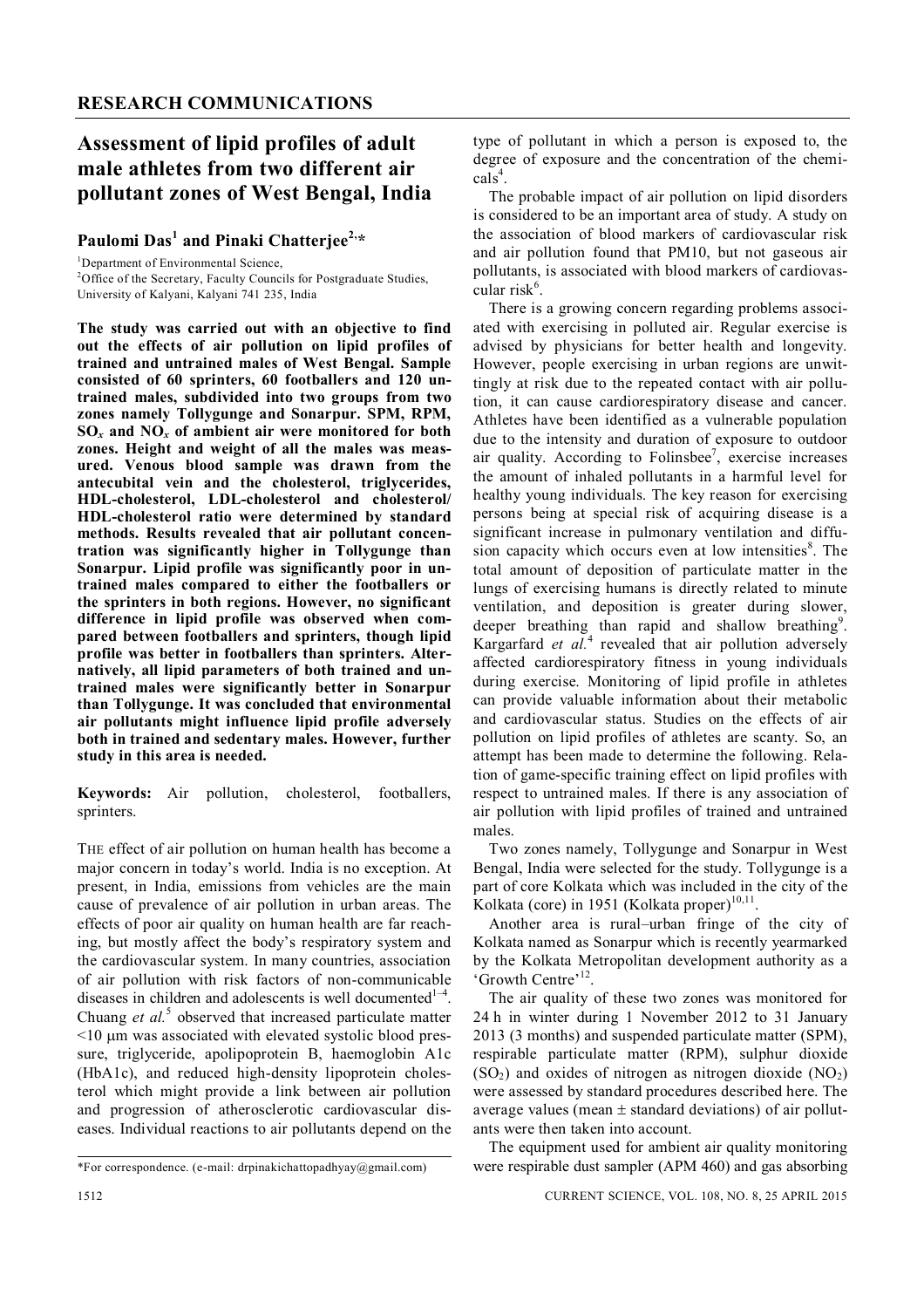glass Impingers. Spectrophotometer (Spectronic Genesis), single pan balance (Mettler), oven and dessicator were used for analysis.

The APM 460 sampler first separates the coarse particles (larger than  $10 \text{ µm}$ ) from the air stream before filtering it on the 0.5 um pore-size filter allowing measurement of both  $SPM^{13}$  and  $RPM^{14}$ .

The mass concentration of particulate matter may be calculated as follows and reported to the nearest microgram per cubic metre.

$$
PM (\mu g/m^3) = \frac{(W2 - W1) \times 10^6}{V},
$$

where PM is the mass concentration of particulate matter  $(\mu g/m^3)$ ; W1 the initial weight of filter paper (g); W2 the final weight of exposed filter papers (g); *V* the air volume sampled  $(m<sup>3</sup>)$  and  $10<sup>6</sup>$  is the conversion factor from grams to micrograms.

When  $SO<sub>2</sub>$  (ref. 15) from the air stream is absorbed in a sodium tetrachloro mercurate (TCM) solution at a rate of 0.3 or 0.5 LPM (litre per minute) to form a stable dichlorosulphato mercurate. The amount of  $SO<sub>2</sub>$  is then estimated by the colour produced when p-rosaniline hydrochloride is added to the solution. The colour is estimated by a reading from a spectrophotometer for which a calibration curve is prepared.

$$
SO_2(\mu g/m^3) = \frac{\mu g SO_2 \text{ from curve} \times 25 \times 1000}{10 \times \text{hour} \times 60 \times \text{LPM}}.
$$

Oxides of nitrogen<sup>16</sup> as nitrogen dioxide are collected by bubbling air through a NaOH solution at a rate of 0.4 LPM to form a stable solution of sodium nitrate. The nitrate ion produced during sampling is determined spectrophotometrically by reacting the exposed absorbing reagent with phosphoric acid, sulphanilamide and N(1 naphthyl) ethylinediamine dihydrochloride (NEDA).

$$
NO_x(\mu g/m^3) = \frac{\mu g \text{ of } NO_x \text{ from curve } \times 25 \times 1000}{10 \times \text{hour} \times 60 \times \text{LPM} \times 0.82}.
$$

A total of 240 healthy, nonsmoking, nonalcoholic adult males (19–25 years) volunteered and this sample consisted of 60 football players (30 from Tollygunge and 30 from Sonarpur), 60 sprinters (30 from Tollygunge and 30 from Sonarpur) and 120 sedentary males (60 from Tollygunge and 60 from Sonarpur). Athletes were trained at that particular zone where the ambient air quality was monitored and the participants of this study (both athletes and sedentary) resided within 3 km radius of the monitoring stations. All the football players and sprinters (trained) practised regularly and had a training background of minimum 5 years. Sedentary males (control group) were healthy individuals with no athletic or sports

training. Participants (subjects) were residents of those two zones for a minimum period of 5 years. All the participants belonged to the same economic status following the categorization set-up by the West Bengal Housing Board<sup>17</sup> and they were under same nutritional status<sup>18</sup>. All institutional policies concerning research on human subjects were followed. Ethical approval was taken from the competent authority.

The data collected included anthropometric parameters and lipid profiles.

Anthropometric parameters were measured as follows: standing height (cm) was measured with shoes removed, feet together. Weight (kg) was measured with shoes and jackets removed.

Lipid profiles were estimated as follows: fasting (12 h) blood sample was drawn from the antecubital vein between 8 and 9 a.m. Before the samples drawn, subjects were asked to take rest for 10 min. Within 1 h of the sample drawn, serum was centrifuged, 800 *g* for 15 min. The blood sample was analysed by spectrophotometer (Hitachi, Japan) following standard methodology<sup>19</sup> which was as follows.

Total cholesterol was estimated by enzymatic assay method using Ranbaxy kits. The cholesterol was estimated through cholesterol esterase and oxidase in a single reagent to determine total cholesterol in serum.

Cholesterol esters  $\xrightarrow{C. \text{ esterase}}$  Cholesterol + fatty acids

Cholesterol +  $O_2 \xrightarrow{C.\text{ oxidase}}$  Cholesterol-3-one +  $H_2O_2$ 

 $2H_2O_2 + 4$ -aminoantipyrine + p-HBS  $\frac{\text{Peroxidase}}{}$ 

Quinoneimine +  $2H_2O_2$ (red dye)

The intensity of red colour produced is directly proportional to the total cholesterol in the sample when read at 520 nm.

Triglycerides (TG) were estimated by enzymatic assay method using Ranbaxy make kits. This method uses a Trinders colour reaction to produce a fast linear, endpoint reaction. Triglycerides in the sample are hydrolysed by lipase to glycerol and fatty acids. The glycerol is then phosphorylated by adenosine-5-triphosphate (ATP) to glycerol-3-phosphate (G3P) and adenosine-5-diphosphate in a reaction catalysed by glycerol kinase (GK). Glycerol-3 phosphate is then converted to dihydroxyacetone phosphate (DHAP) and hydrogen peroxide by glycerophosphate oxidase (GPO). The hydrogen peroxide then reacts with 4-aminoantipyrine (4-AAP) and 3-hydroxy-2,4,6-tribomobenzoic acids (TBHB) in a reaction catalysed by peroxidase to yield a red-coloured quinoneimine dye. The intensity of colour produced is directly proportional to the triglycerides in the sample when read at 540 nm.

HDL-cholesterol (HDL-C) was estimated using PEG enzymatic method. Chylomicrons, very low-density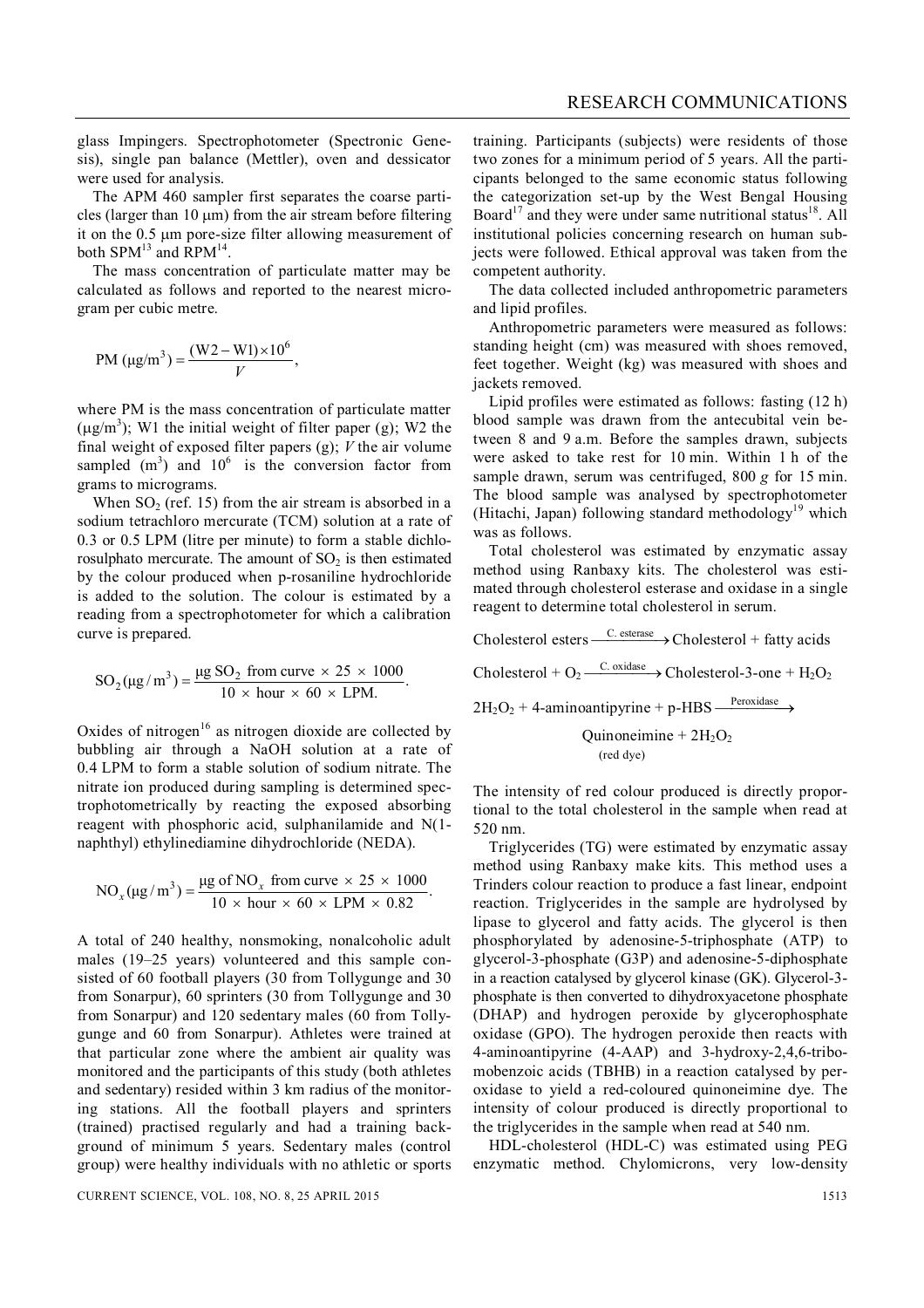#### RESEARCH COMMUNICATIONS

lipoprotein (VLDL) and low-density lipoproteins (LDL) of serum are precipitated using buffered polyethylene glycol (PEG 6000). After centrifugation, HDL remains in the supernatant. The cholesterol in the HDL fraction is then estimated as that of total cholesterol as mentioned earlier.

LDL-cholesterol was calculated using the formula

LDL-C = Total cholesterol – (triglyceride/ $5 + HDL-C$ ).

C/H ratio was calculated from the value of cholesterol and triglyceride.

All the values are expressed as mean  $\pm$  standard deviations (SD). Statistical package for the Social Science (SPSS) ver. 20 was used for analysis. Independent sample T test was adopted for statistical analysis of the data. Correlation coefficients among the variables were computed.

Mean values  $\pm$  SD of ambient air quality data given in Table 1 revealed that all the air quality parameters (SPM, RPM,  $SO_2$  and  $NO_2$ ) were significantly higher in Tollygunge area than Sonarpur. Mean  $\pm$  SD of anthropometric and lipid profiles parameters are provided in Table 2. Table 3 shows level of significance of difference in anthropometric parameters and lipid profiles between trained and untrained males of two zones whereas Table 4 revealed the level of significance of difference in those parameters of different groups between two zones. From Table 3, it is clear that TC, TG, LDL-C and TC/HDL-C showed significantly higher value and HDL-C showed significantly lower value in untrained males than both of footballers and sprinters in both regions but no significant difference was observed when compared between footballers and sprinters, though lipid profile was better in footballers than sprinters. On the other hand, studied lipid profile of both trained and untrained males showed significantly better value in Sonarpur area than Tollygunge (Table 4).

This study has been carried out to assess the lipid profile of trained and untrained adult males of two regions of West Bengal, India. Regular moderate and aerobic exercise is associated with a healthy plasma lipid profile<sup>20</sup> and a reduced risk of coronary artery disease and cardiovascular-related death<sup>21,22</sup>. Different cross-sectional<sup>23,24</sup> and longitudinal<sup>25</sup> studies suggested that aerobic exercise increases plasma levels of HDL-C and decreases triglycerides and LDL-C levels. Contradictory results have been

**Table 1.** Level of significance of difference in air pollutant concentration between two zones

| Air pollutant                                                                                     | Tollygunge                                                                  | Sonarpur                                                              | $T$ -test                                    |  |
|---------------------------------------------------------------------------------------------------|-----------------------------------------------------------------------------|-----------------------------------------------------------------------|----------------------------------------------|--|
| SPM $(\mu g/m^3)$<br>RPM $(\mu g/m^3)$<br>$SO_2$ ( $\mu$ g/m <sup>3</sup> )<br>$NO_x (\mu g/m^3)$ | $269.85 + 54.76$<br>$154.08 + 44.72$<br>$11.54 + 3.98$<br>$86.77 \pm 17.30$ | $81.58 + 18.28$<br>$33.28 + 10.17$<br>$0.64 + 1.53$<br>$10.03 + 5.28$ | P < 0.01<br>P < 0.01<br>P < 0.01<br>P < 0.01 |  |

obtained with respect to certain types of exercise demanding strenuous physical exertion<sup>26,27</sup>. There are several possible explanations for these discrepancies in lipid profiles of different sportspersons and sedentary individuals, including differences in the methods used to determine the levels of lipids and lipoproteins, the difference in physical fitness of the individuals tested, ethnic factors or differences in training history or the type, quantity and intensity of exercise undertaken, etc. $28$ . Ruiz *et al.*<sup>28</sup> reported that those who practice sports involving a high level of physical exertion (volleyball and soccer players) had a less favourable lipid profile compared to control subjects. In contrast, swimmers had a more favourable lipid profile. This study showed the significantly poor lipid profile in untrained males than both of footballers and sprinters in both regions. However, no significant difference in lipid profile was observed in comparison made between footballers and sprinters, though lipid profile was better in footballers than sprinters. The difference in lipid profiles of footballers and sprinters which supported the view that any kind of chronic as well as intensive training regimen may change the lipid profile and these changes depend on the gamespecific training in which the subject participates. Aerobic exercises have a positive impact on lipid and lipoprotein profiles and were effective in protecting against coronary risk factors $27$ . Also, exercise reduces the level of harmful blood fats such as triglycerides and lipoprotein

This study has shown that exposure to high air pollution is associated with the occurrence of poor lipid profile among trained and untrained males. In spite of belonging to the same socioeconomic and nutritional status, lipid profiles of footballers, sprinter and untrained males of Tollugunge region (high pollution) were significantly poorer than their counterparts in Sonarpur region (less pollution). There were no significant differences in height and weight among the groups. A study in Taiwan found that increased 1-year average ozone, PM and nitrogen dioxide were associated with elevated blood pressure, total cholesterol, fasting glucose and HbA1c<sup>5</sup>. Singh *et al.*<sup>29</sup> reported that traffic exhaust was positively correlated with neutrophils, lymphocytes, monocytes, ESR, CRP, S. cholesterol, LDL and S. triglycerides. Air pollution could cause dyslipidemia among people mainly in urban areas. The comparison by Tomao *et al.*<sup>30</sup> revealed the significant differences in average values of HDL-C and triglycerides between the exposed traffic police group and the control group. Their results suggest the possibility of an alteration in the lipid balance among asymptomatic people who are exposed to air pollution. In a study in Italy, the carboxyhaemoglobin concentration had an inverse correlation with HDL-C<sup>31</sup> .

and increases the level of HDL.

Athletes are at special risk of inhaling pollutants as during exercise, with increase in minute ventilation, there is a proportionate increase in the quantity of pollutants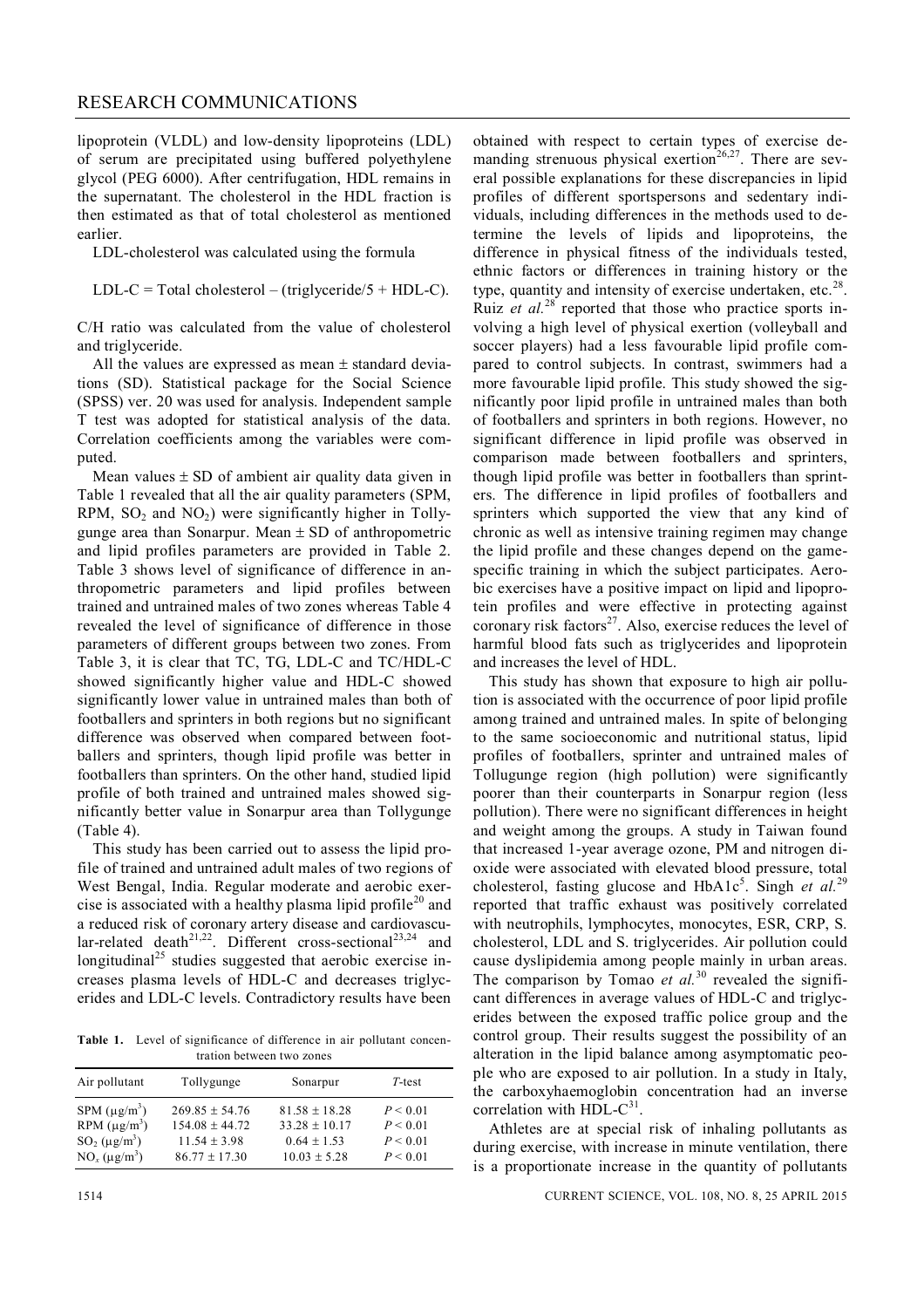|                                   |                           | Tollygunge              |                         | Sonarpur                  |                         |                         |
|-----------------------------------|---------------------------|-------------------------|-------------------------|---------------------------|-------------------------|-------------------------|
| Parameters                        | Footballers<br>$(n = 30)$ | Sprinters<br>$(n = 30)$ | Untrained<br>$(n = 60)$ | Footballers<br>$(n = 30)$ | Sprinters<br>$(n = 30)$ | Untrained<br>$(n = 60)$ |
| Age (years)                       | $21.37 \pm 3.67$          | $22.10 + 3.16$          | $21.17 + 2.96$          | $21.87 + 3.06$            | $21.97 + 3.26$          | $21.97 \pm 2.99$        |
| Height (cm)                       | $173.82 \pm 4.66$         | $172.19 \pm 5.99$       | $172.43 \pm 6.28$       | $171.40 \pm 8.46$         | 174.92.7.78             | $173.56 \pm 7.02$       |
| Weight (kg)                       | $60.18 \pm 3.95$          | $61.50 + 5.35$          | $60.08 \pm 5.38$        | $59.33 \pm 6.64$          | $61.98 + 4.88$          | $61.74 \pm 5.08$        |
| Training duration (year)          | $5.67 + 0.60$             | $5.61 + 0.52$           |                         | $5.79 + 0.53$             | $5.74 + 0.54$           | -                       |
| Cholesterol (mg dl-l)             | $166.6 \pm 6.2$           | $167.12 \pm 6.3$        | $173.21 \pm 6.5$        | $162.6 \pm 6.12$          | $163.12 + 6.32$         | $165.21 \pm 6.25$       |
| Triglycerides (mg dl-l)           | $87.5 \pm 5.32$           | $88.23 + 5.22$          | $99.23 \pm 5.6$         | $84.5 + 5.4$              | $85.23 + 5.25$          | $92.23 + 5.25$          |
| HDL-cholesterol (mg dl-l)         | $34.5 + 4.7$              | $32.12 + 4.12$          | $29.51 + 4.1$           | $36.4 + 4.85$             | $35.12 + 4.12$          | $33.51 + 4.25$          |
| LDL-cholesterol (mg dl-l)         | $99.9 \pm 4.12$           | $101.21 \pm 4.02$       | 115.03.4.03             | $97.9 \pm 3.95$           | $99.33 \pm 4.22$        | 112.13.3.83             |
| Cholesterol/HDL cholesterol ratio | $4.83 \pm 0.9$            | $5.20 \pm 0.84$         | $5.87 \pm 0.91$         | $4.47 \pm 0.76$           | $4.64 \pm 0.82$         | $4.93 \pm 0.74$         |

**Table 2.** Age, height and weight, lipid profiles of trained and untrained males of different groups (mean  $\pm$  SD)

**Table 3.** Level of significance of difference in anthropometric and lipid profiles between trained and untrained males of two zones

|                                   |                          | Tollygunge   |             | Sonarpur    |              |             |  |
|-----------------------------------|--------------------------|--------------|-------------|-------------|--------------|-------------|--|
| Parameters                        | F versus UM              | SP versus UM | F versus SP | F versus UM | SP versus UM | F versus SP |  |
| Age (years)                       | <b>NS</b>                | <b>NS</b>    | <b>NS</b>   | <b>NS</b>   | <b>NS</b>    | <b>NS</b>   |  |
| Height (cm)                       | <b>NS</b>                | <b>NS</b>    | <b>NS</b>   | <b>NS</b>   | <b>NS</b>    | <b>NS</b>   |  |
| Weight (kg)                       | <b>NS</b>                | <b>NS</b>    | <b>NS</b>   | <b>NS</b>   | <b>NS</b>    | <b>NS</b>   |  |
| Training duration (year)          | $\overline{\phantom{0}}$ |              |             |             | -            | -           |  |
| Cholesterol (mg dl-l)             | P < 0.01                 | P < 0.01     | <b>NS</b>   | P < 0.01    | P < 0.01     | <b>NS</b>   |  |
| Triglycerides (mg dl-l)           | P < 0.01                 | P < 0.01     | <b>NS</b>   | P < 0.01    | P < 0.01     | <b>NS</b>   |  |
| HDL-cholesterol (mg dl-l)         | P < 0.01                 | P < 0.01     | <b>NS</b>   | P < 0.01    | P < 0.01     | <b>NS</b>   |  |
| LDL-cholesterol (mg dl-l)         | P < 0.01                 | P < 0.01     | <b>NS</b>   | P < 0.01    | P < 0.01     | <b>NS</b>   |  |
| Cholesterol/HDL-cholesterol ratio | P < 0.01                 | P < 0.01     | <b>NS</b>   | P < 0.01    | P < 0.01     | <b>NS</b>   |  |

F, Footballers; SP, Sprinters; UM, Untrained males; NS, Not significant.

|  |  |  | <b>Table 4.</b> Level of significance of difference in physical characteristics and lipid profiles of |  |  |
|--|--|--|-------------------------------------------------------------------------------------------------------|--|--|
|  |  |  | adult males of different groups between two zones                                                     |  |  |

| Parameters                        | TF versus SF | TS versus SS | TUM versus SUM |
|-----------------------------------|--------------|--------------|----------------|
| Age (year)                        | <b>NS</b>    | <b>NS</b>    | NS             |
| Height (cm)                       | <b>NS</b>    | <b>NS</b>    | <b>NS</b>      |
| Weight $(kg)$                     | <b>NS</b>    | <b>NS</b>    | NS             |
| Training duration (year)          | <b>NS</b>    | <b>NS</b>    | <b>NS</b>      |
| Cholesterol (mg dl-l)             | P < 0.05     | P < 0.05     | P < 0.05       |
| Triglycerides (mg dl-l)           | P < 0.05     | P < 0.05     | P < 0.05       |
| HDL-cholesterol (mg dl-l)         | P < 0.05     | P < 0.05     | P < 0.05       |
| LDL-cholesterol (mg dl-l)         | P < 0.05     | P < 0.05     | P < 0.05       |
| Cholesterol/HDL-cholesterol ratio | P < 0.05     | P < 0.05     | P < 0.05       |

NS, Not significant; TF, Tollygunge footballers; SF, Sonarpur footballers; TS, Tollygunge sprinters; SS, Sonarpur sprinters; TUM, Tollygunge untrained males; SUM, Sonarpur untrained males.

inhaled  $(V<sub>E</sub>)$  and a large fraction of air is inhaled through the mouth during exercise, effectively bypassing the normal nasal mechanisms for the filtration of large particles and soluble vapours<sup>32</sup>.

From this study, it is concluded that game-specific training plays an important role contributing to variation of lipid profiles in athletes. The findings indicate the association of lipid profile with air pollutants in both trained and untrained males of West Bengal. However, this particular area needs further investigations through longitudinal studies.

Special concern regarding environmental protection issues should be taken into consideration for every individual and top priority should be given to the population under regular sports training and exercise programme.

<sup>1.</sup> Sheffield, P. E. and Landrigan, P. J., Global climate change and children's health: threats and strategies for prevention. *Environ. Health Perspect*., 2011, **119**(3), 291–298.

<sup>2.</sup> Kelishadi, R. and Poursafa, P., Air pollution and non-respiratory health hazards for children. *Arch. Med. Sci*., 2010, **6**, 483– 495.